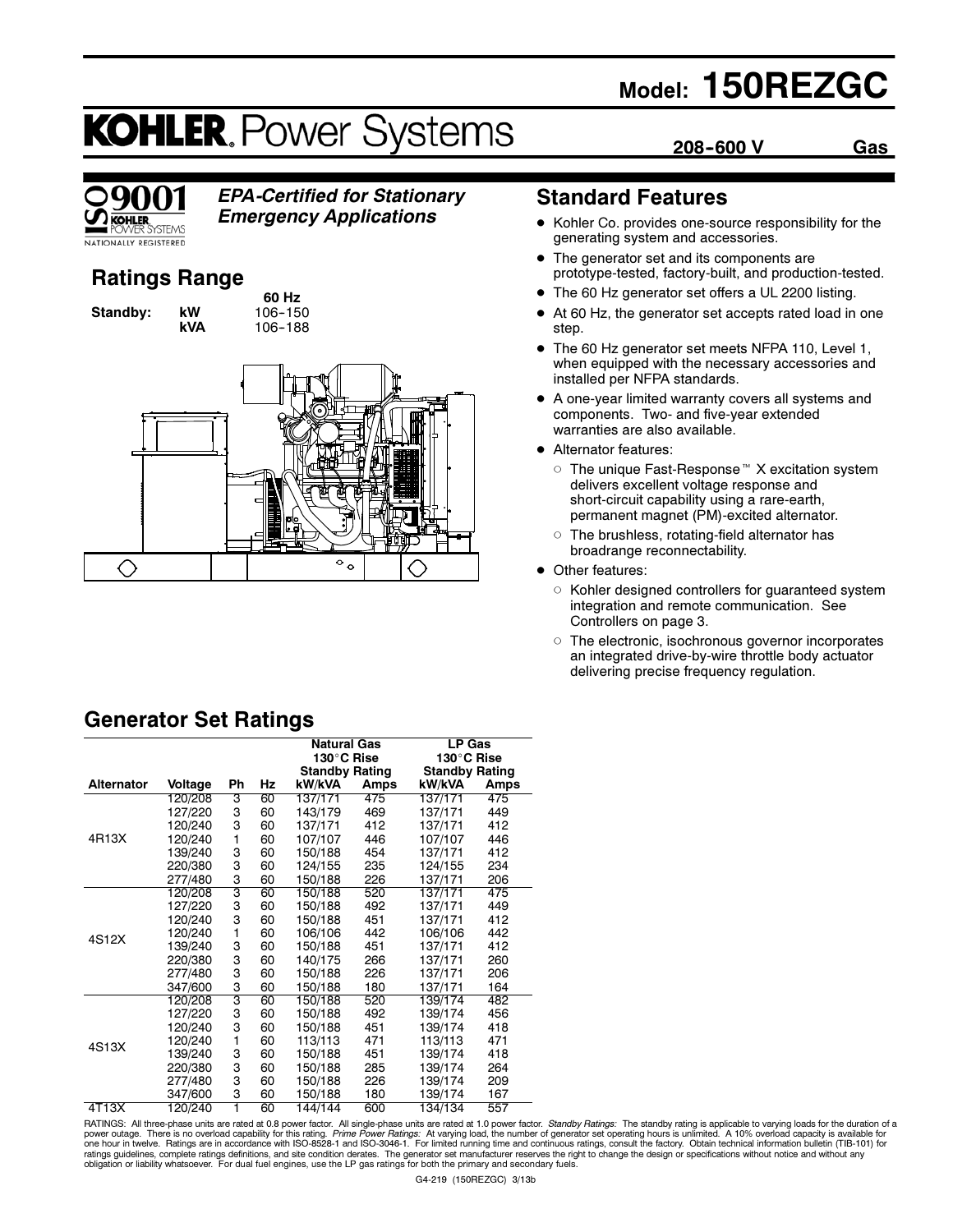### Alternator Specifications

| <b>Specifications</b>    |                                          | <b>Alternator</b>                                |
|--------------------------|------------------------------------------|--------------------------------------------------|
| Manufacturer             |                                          | Kohler                                           |
| Type                     |                                          | 4-Pole, Rotating-Field                           |
| Exciter type             |                                          | Brushless, Rare-Earth<br><b>Permanent Magnet</b> |
| Leads: quantity, type    |                                          |                                                  |
| 4RX, 4SX                 |                                          | 12, Reconnectable                                |
| 4TX                      |                                          | 4, 110-120/220-240                               |
| Voltage regulator        |                                          | Solid State, Volts/Hz                            |
| Insulation:              |                                          | <b>NEMA MG1</b>                                  |
| Material                 |                                          | Class H                                          |
| Temperature rise         |                                          | 130°C, Standby                                   |
| Bearing: quantity, type  |                                          | 1, Sealed                                        |
| Coupling                 |                                          | Flexible Disc                                    |
| Amortisseur windings     |                                          | Full                                             |
|                          | Voltage regulation, no-load to full-load | <b>Controller Dependent</b>                      |
| One-step load acceptance |                                          | 100% of Rating                                   |
|                          | Unbalanced load capability               | 100% of Rated Standby<br>Current                 |
| Peak motor starting kVA: |                                          | (35% dip for voltages below)                     |
| 480 V                    | 4R13X (12 lead)                          | 540 (60 Hz)                                      |
| 480 V                    | 4S12X (12 lead)                          | 480 (60 Hz)                                      |
| 4S13X (12 lead)<br>480 V |                                          | 570 (60 Hz)                                      |
| 240 V                    | 4T13X (4 lead)                           | 440 (60 Hz)                                      |

- NEMA MG1, IEEE, and ANSI standards compliance for temperature rise and motor starting.
- Sustained short-circuit current of up to 300% of the rated current for up to 10 seconds.
- $\bullet$  Sustained short-circuit current enabling downstream circuit breakers to trip without collapsing the alternator field.
- Self-ventilated and dripproof construction.
- $\bullet$  Vacuum-impregnated windings with fungus-resistant epoxy varnish for dependability and long life.
- Superior voltage waveform from a two-thirds pitch stator and skewed rotor.

### Application Data

### Engine

| <b>Engine Specifications</b>               |                             |
|--------------------------------------------|-----------------------------|
| Manufacturer                               | PSI                         |
| Engine: model, type                        | Industrial, 8.8 L, 4-Cycle, |
|                                            | Turbocharged and            |
|                                            | <b>Charge Cooled</b>        |
| Cylinder arrangement                       | $V-8$                       |
| Displacement, L (cu. in.)                  | 8.8 (537)                   |
| Bore and stroke, mm (in.)                  | 110 x 114 (4.35 x 4.5)      |
| Compression ratio                          | 10.1:1                      |
| Piston speed, m/min. (ft./min.)            | 411 (1350)                  |
| Main bearings: quantity, type              | 5, Bi-Metal Steel and       |
|                                            | Aluminum                    |
| Rated rpm                                  | 1800                        |
| Max. power at rated rpm (NG), kW (HP)      | 193 (259)                   |
| Max. power at rated rpm (LPG), kW (HP)     | 169 (227)                   |
| Cylinder head material                     | Cast Iron                   |
| Piston type and material                   | Flat Top, Hypereutectic     |
|                                            | Cast Alum                   |
| Crankshaft material                        | Forged Steel, Induction     |
|                                            | Hardened, Tangential Fillet |
| Valve (exhaust) material                   | Int.-A193 Exh. Inconel      |
| Governor type                              | Electronic                  |
| Frequency regulation, no-load to full-load | Isochronous                 |
| Frequency regulation, steady state         | ±0.5%                       |
| Frequency                                  | Fixed                       |
| Air cleaner type, all models               | Dry                         |

### Engine Electrical

| <b>Engine Electrical System</b>                   |                         |
|---------------------------------------------------|-------------------------|
| Ignition system                                   | Individual Coil         |
|                                                   | Near Plug Ignition      |
| Battery charging alternator:                      |                         |
| Ground (negative/positive)                        | Negative                |
| Volts (DC)                                        | 12                      |
| Ampere rating                                     | 70                      |
| Starter motor rated voltage (DC)                  | 12                      |
| Battery, recommended cold cranking<br>amps (CCA): |                         |
| Qty., rating for $-18^{\circ}$ C (0°F)            | 1,630                   |
| Battery voltage (DC)                              | 12                      |
| Fuel                                              |                         |
| <b>Fuel System</b>                                |                         |
| Fuel type                                         | Natural Gas, LP Gas, or |
|                                                   | Dual Fuel               |
| Fuel supply line inlet                            | 1.5 NPTF                |
| Natural gas fuel supply pressure, kPa             |                         |

| (in. H <sub>2</sub> O)                           | $1.74 - 2.74$ (7-11) |             |
|--------------------------------------------------|----------------------|-------------|
| LPG vapor withdrawal fuel supply                 |                      |             |
| pressure, kPa (in. H <sub>2</sub> O)             | $1.24 - 2.74(5-11)$  |             |
| Dual fuel engine, LPG vapor withdrawal           |                      |             |
| fuel supply pressure, kPa (in. H <sub>2</sub> O) | 1.24(5)              |             |
| <b>Fuel Composition Limits *</b>                 | Nat. Gas             | LP Gas      |
| Methane, % by volume                             | 90 min.              | $1.2$ max.  |
| Ethane, % by volume                              | 4.0 max.             | 10 max.     |
| Propane, % by volume                             | $1.0$ max.           | 96 max.     |
| Propene, % by volume                             | $0.1$ max.           | 3 max.      |
| $C_4$ and higher, % by volume                    | $0.3$ max.           | 3 max.      |
| Sulfur, ppm mass                                 | 25 max.              |             |
| Lower heating value,                             |                      |             |
| $MJ/m3$ (Btu/ft <sup>3</sup> ), min.             | 33.2 (890)           | 78.8 (2116) |

\* Fuels with other compositions may be acceptable. If your fuel is outside the listed specifications, contact your local distributor for further analysis and advice.

### Exhaust

| <b>Exhaust System</b>                                                         |                                                      |
|-------------------------------------------------------------------------------|------------------------------------------------------|
| Exhaust manifold type                                                         | Drv                                                  |
| Exhaust flow at rated kW, m <sup>3</sup> /min. (cfm)                          | 27.5 (971)                                           |
| Exhaust temperature at rated kW, dry<br>exhaust, $^{\circ}$ C ( $^{\circ}$ F) | 649 (1200)                                           |
| Maximum allowable back pressure,                                              |                                                      |
| kPa (in. Hg)                                                                  | 10.2(3.0)                                            |
| Exhaust outlet size at engine hookup,<br>$mm$ (in.)                           | <b>Flanged Outlet at Catalyst</b><br>see ADV drawing |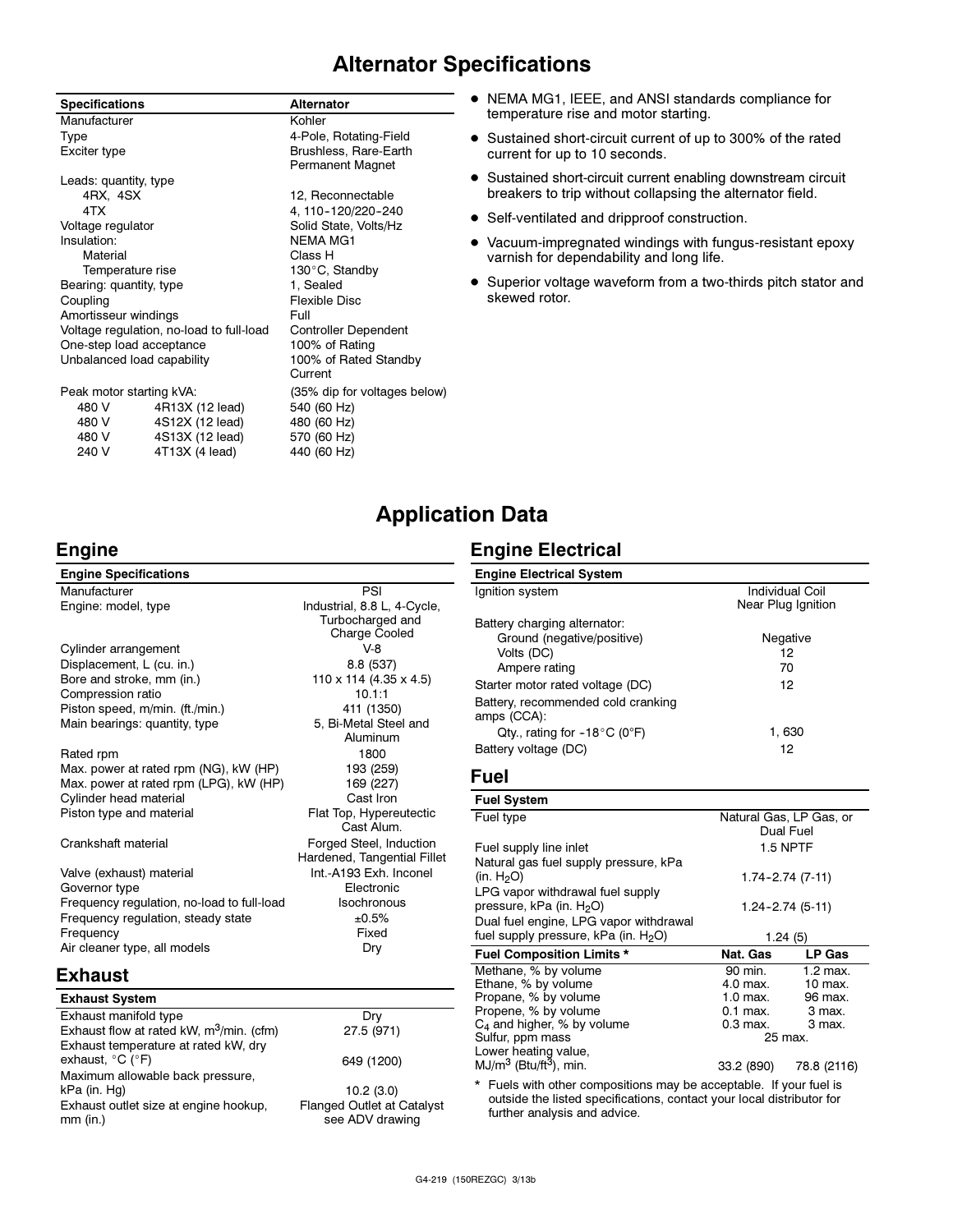### Lubrication

| <b>Lubricating System</b>               |                      |
|-----------------------------------------|----------------------|
| Type                                    | <b>Full Pressure</b> |
| Oil pan capacity, $L$ (qt.)             | 8.0(8.5)             |
| Oil pan capacity with filter, $L$ (qt.) | 8.5(9.0)             |
| Oil filter: quantity, type              | 1. Cartridge         |

### Cooling

#### Radiator System

| יייטעיט שעטויי                                                 |             |
|----------------------------------------------------------------|-------------|
| Ambient temperature, °C (°F) *                                 | 50 (122)    |
| Engine jacket water capacity, L (gal.)                         | 13.4 (3.54) |
| Radiator system capacity, including                            |             |
| engine, L (gal.)                                               | 25.5 (5.61) |
| Engine jacket water flow, Lpm (gpm)                            | 125 (33)    |
| Heat rejected to cooling water at rated                        |             |
| kW, dry exhaust, kW (Btu/min.)                                 | 88.2 (5021) |
| Heat rejected to charge cooling air at                         |             |
| rated kW, dry exhaust, kW (Btu/min.)                           | 11.3 (642)  |
| Heat rejected to engine oil at rated kW.                       |             |
| dry exhaust, kW (Btu/min.)                                     | 1.4(81)     |
| Water pump type                                                | Centrifugal |
| Fan diameter, including blades, mm (in.)                       | 711 (28.0)  |
| Fan, kWm (HP)                                                  | 18.7 (25)   |
| Max. restriction of cooling air, intake and                    |             |
| discharge side of radiator, kPa (in. $H_2O$ )                  | 0.125(0.5)  |
| * Enclosure with enclosed silencer reduces ambient temperature |             |

\* Enclosure with enclosed silencer reduces ambient temperature capability by 5°C (9°F).

### Operation Requirements

| <b>Air Requirements</b>                                                     |             |
|-----------------------------------------------------------------------------|-------------|
| Radiator-cooled cooling air,                                                |             |
| $m^3$ /min. (scfm) $\dagger$                                                | 340 (12000) |
| Combustion air, m <sup>3</sup> /min. (cfm)                                  | 8.9(314)    |
| Heat rejected to ambient air:                                               |             |
| Engine, kW (Btu/min.)                                                       | 24.9 (1476) |
| Alternator, kW (Btu/min.)                                                   | 15.7 (893)  |
| $\dagger$ Air density = 1.20 kg/m <sup>3</sup> (0.075 lbm/ft <sup>3</sup> ) |             |

#### Fuel Consumption

| Natural Gas, m <sup>3</sup> /hr. (cfh) at % load | <b>Standby Ratings</b> |
|--------------------------------------------------|------------------------|
| 100%                                             | (1965)<br>55.7         |
| 75%                                              | (1529)<br>43.3         |
| 50%                                              | (1102)<br>31.2         |
| 25%                                              | (688)<br>19.5          |
| $0\%$                                            | (286)<br>8.1           |
|                                                  |                        |
| LP Gas, $m^3$ /hr. (cfh) at % load               | <b>Standby Ratings</b> |
| 100%                                             | 20.2<br>(713)          |
| 75%                                              | (547)<br>15.5          |
| 50%                                              | (399)<br>11.3          |
| 25%                                              | (254)<br>7.2           |
| 0%                                               | (164)<br>4.6           |

 $\ddagger$  Nominal fuel rating: Natural gas, 37 MJ/m<sup>3</sup> (1000 Btu/ft.<sup>3</sup>) LP vapor, 93 MJ/m<sup>3</sup> (2500 Btu/ft.3)

LP vapor conversion factors:

8.58 ft. $3 = 1$  lb.  $0.535 \text{ m}^3 = 1 \text{ kg}$ . 36.39 ft. $3 = 1$  gal.

### **Controllers**



### Decision-Maker<sup>®</sup> 3000 Controller

Provides advanced control, system monitoring, and system diagnostics for optimum performance and compatibility.

- Digital display and menu control provide easy local data access
- Measurements are selectable in metric or English units
- Remote communication thru a PC via network or serial configuration
- Controller supports Modbus<sup>®</sup> protocol
- Integrated hybrid voltage regulator with ±0.5% regulation
- Built-in alternator thermal overload protection
- NFPA 110 Level 1 capability

Refer to G6-100 for additional controller features and accessories.



### Decision-Maker<sup>®</sup> 550 Controller

Provides advanced control, system monitoring, and system diagnostics with remote monitoring capabilities.

- Digital display and keypad provide easy local data access
- Measurements are selectable in metric or English units
- Remote communication thru a PC via network or modem configuration
- Controller supports Modbus<sup>®</sup> protocol
- $\bullet$  Integrated voltage regulator with  $\pm 0.25\%$  regulation
- Built-in alternator thermal overload protection
- NFPA 110 Level 1 capability

Refer to G6-46 for additional controller features and accessories.



### Decision-Maker® 6000 Paralleling Controller

Provides advanced control, system monitoring, and system diagnostics with remote monitoring capabilities for paralleling multiple generator sets.

- Paralleling capability with first-on logic, synchronizer, kW and kVAR load sharing, and protective relays
- Digital display and keypad provide easy local data access
- Measurements are selectable in metric or English units
- Remote communication thru a PC via network or
- modem configuration
- Controller supports Modbus<sup>®</sup> protocol
- $\bullet$  Integrated voltage regulator with  $\pm 0.25\%$  regulation
- Built-in alternator thermal overload protection
- NFPA 110 Level 1 capability

Refer to G6-107 for additional controller features and accessories.